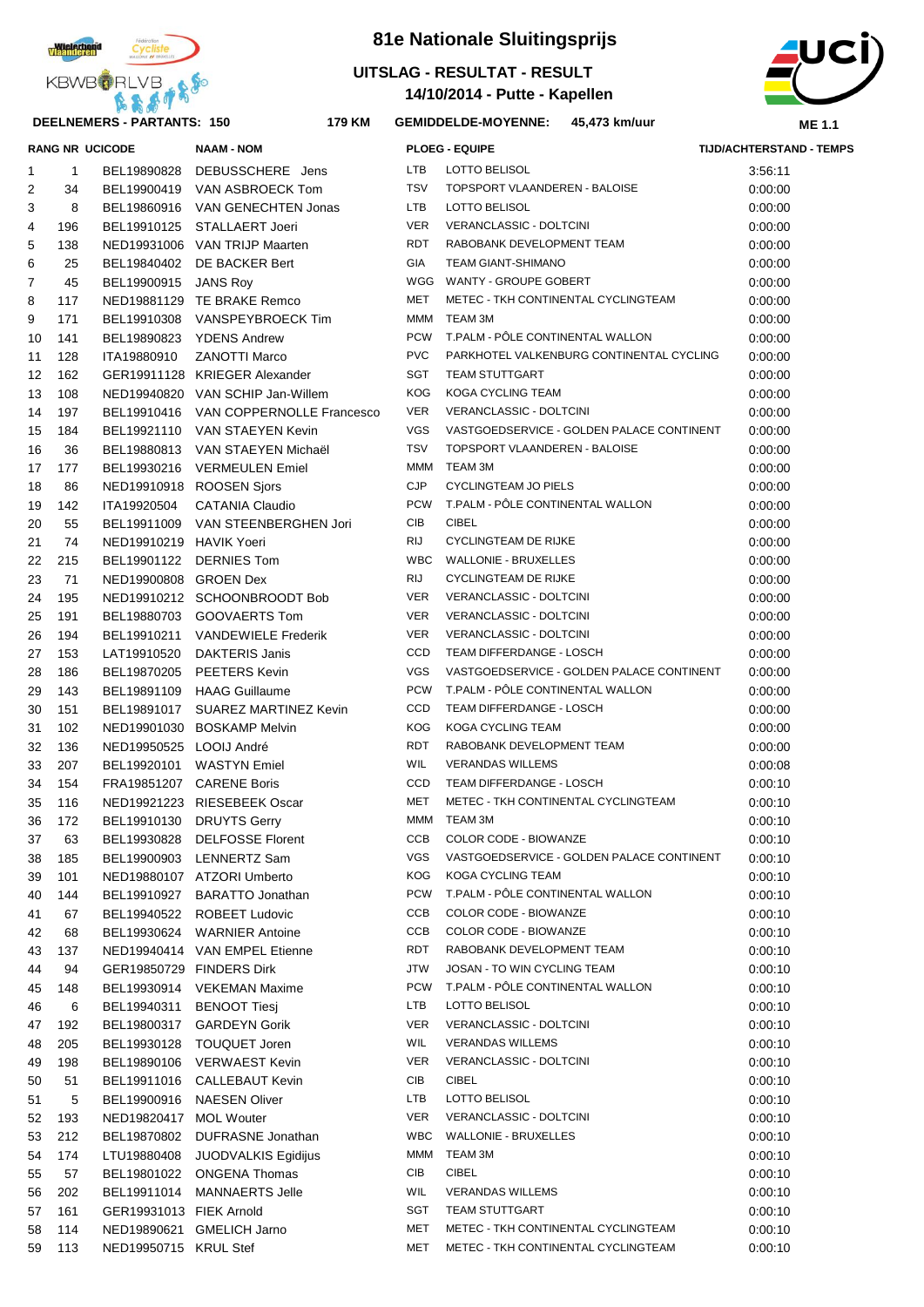

#### **DEELNEMERS - PARTANTS: 150 179**

| 81e Nationale Sluitingsprijs |
|------------------------------|
| UITSLAG - RESULTAT - RESULT  |

**14/10/2014 - Putte - Kapellen**



**KM GEMIDDELDE-MOYENNE: 45,473 km/uur**

|     |                      | <b>RANG NR UCICODE</b>          | <b>NAAM - NOM</b>                    |            | <b>PLOEG - EQUIPE</b>                     | <b>TIJD/ACHTERSTAND - TEMPS</b> |
|-----|----------------------|---------------------------------|--------------------------------------|------------|-------------------------------------------|---------------------------------|
| 60  | 188                  |                                 | BEL19900711 VERMOTE Alphonse         | <b>VGS</b> | VASTGOEDSERVICE - GOLDEN PALACE CONTINENT | 0:00:10                         |
| 61  | 3                    |                                 | BEL19841110 DEHAES Kenny             | <b>LTB</b> | LOTTO BELISOL                             | 0:00:10                         |
| 62  | 32                   |                                 | BEL19890127 SALOMEIN Jarl            | <b>TSV</b> | TOPSPORT VLAANDEREN - BALOISE             | 0:00:10                         |
| 63  | 175                  |                                 | BEL19900625 SLEURS Christophe        | MMM        | TEAM 3M                                   | 0:00:10                         |
| 64  | 204                  |                                 | BEL19900910 SMEYERS Floris           | WIL        | <b>VERANDAS WILLEMS</b>                   | 0:00:10                         |
| 65  | 81                   |                                 | NED19910910 POUTSMA Stefan           | <b>CJP</b> | <b>CYCLINGTEAM JO PIELS</b>               | 0:00:10                         |
| 66  | 17                   | SVK19850221 VELITS Martin       |                                      | <b>OPQ</b> | OMEGA PHARMA - QUICK-STEP CYCLING TEAM    | 0:00:10                         |
| 67  | 122                  |                                 | NED19880515 BROERS Remco             | <b>PVC</b> | PARKHOTEL VALKENBURG CONTINENTAL CYCLING  | 0:00:10                         |
| 68  | 84                   |                                 | NED19900831 LAMMERTINK Maurits       | <b>CJP</b> | <b>CYCLINGTEAM JO PIELS</b>               | 0:00:10                         |
| 69  | 37                   |                                 | BEL19900601 VANBILSEN Kenneth        | <b>TSV</b> | TOPSPORT VLAANDEREN - BALOISE             | 0:00:10                         |
| 70  | 87                   |                                 | NED19890923 TE STROET Rens           | <b>CJP</b> | <b>CYCLINGTEAM JO PIELS</b>               | 0:00:10                         |
| 71  | 82                   |                                 | NED19900112 HAMELINK Jasper          | <b>CJP</b> | <b>CYCLINGTEAM JO PIELS</b>               | 0:00:10                         |
| 72  | 187                  | NED19861112 RUIJGH Rob          |                                      | VGS        | VASTGOEDSERVICE - GOLDEN PALACE CONTINENT | 0:00:10                         |
| 73  | 181                  |                                 | BEL19940413 COOLS Alexander          | VGS        | VASTGOEDSERVICE - GOLDEN PALACE CONTINENT | 0:00:10                         |
| 74  | 33                   |                                 | BEL19910430 THEUNS Edward            | TSV        | TOPSPORT VLAANDEREN - BALOISE             | 0:00:15                         |
| 75  | 72                   | NED19920531 GROEN Ike           |                                      | RIJ        | <b>CYCLINGTEAM DE RIJKE</b>               | 0:00:17                         |
| 76  | 14                   |                                 | CZE19851211 STYBAR Zdenek            | <b>OPQ</b> | OMEGA PHARMA - QUICK-STEP CYCLING TEAM    | 0:00:17                         |
| 77  | 11                   | ITA19870822                     | <b>BRAMBILLA Gianluca</b>            | <b>OPQ</b> | OMEGA PHARMA - QUICK-STEP CYCLING TEAM    | 0:00:17                         |
| 78  | 43                   |                                 | BEL19900811 DE TROYER Tim            | WGG        | WANTY - GROUPE GOBERT                     | 0:00:28                         |
| 79  | 16                   |                                 | NED19840518 TERPSTRA Niki            | <b>OPQ</b> | OMEGA PHARMA - QUICK-STEP CYCLING TEAM    | 0:00:28                         |
| 80  | 28                   |                                 | NED19840914 VEELERS Tom              | GIA        | TEAM GIANT-SHIMANO                        | 0:00:28                         |
| 81  | 135                  | NED19920503 GERTS Floris        |                                      | RDT        | RABOBANK DEVELOPMENT TEAM                 | 0:00:30                         |
| 82  | 47                   |                                 | BEL19890125 ROBERT Frederique        | WGG        | WANTY - GROUPE GOBERT                     | 0:00:42                         |
| 83  | 125                  |                                 | NED19900510 OCKELOEN Jasper          | <b>PVC</b> | PARKHOTEL VALKENBURG CONTINENTAL CYCLING  | 0:01:05                         |
| 84  | 64                   |                                 | BEL19950706 DERUETTE Thomas          | CCB        | COLOR CODE - BIOWANZE                     | 0:01:05                         |
| 85  | 13                   |                                 | BEL19831121 PAUWELS Serge            | <b>OPQ</b> | OMEGA PHARMA - QUICK-STEP CYCLING TEAM    | 0:01:05                         |
| 86  | 18                   |                                 | NED19871001 POELS Wouter             | <b>OPQ</b> | OMEGA PHARMA - QUICK-STEP CYCLING TEAM    | 0:01:05                         |
| 87  | 105                  |                                 | NED19910827 DE GREEF Robbert         | <b>KOG</b> | KOGA CYCLING TEAM                         | 0:01:05                         |
| 88  | 98                   |                                 | BEL19870221 VERRAES Benjamin         | <b>JTW</b> | JOSAN - TO WIN CYCLING TEAM               | 0:01:43                         |
| 89  | 93                   |                                 | BEL19920906 DE ROOZE Niels           | <b>JTW</b> | JOSAN - TO WIN CYCLING TEAM               | 0:01:43                         |
| 90  | 83                   |                                 | NED19890310 DE VRIES Berden          | <b>CJP</b> | <b>CYCLINGTEAM JO PIELS</b>               | 0:01:56                         |
| 91  | 27                   |                                 | NED19890209 SINKELDAM Ramon          | GIA        | TEAM GIANT-SHIMANO                        | 0:01:56                         |
| 92  | 218                  |                                 | BEL19881020 STASSEN Julien           | <b>WBC</b> | <b>WALLONIE - BRUXELLES</b>               | 0:01:56                         |
| 93  | 211                  |                                 | BEL19900227 CHEVALIER Olivier        | <b>WBC</b> | <b>WALLONIE - BRUXELLES</b>               | 0:01:56                         |
| 94  | 41                   |                                 | BEL19900313 BACKAERT Frederik        | WGG        | WANTY - GROUPE GOBERT                     | 0:01:56                         |
| 95  | 104                  |                                 | NED19880902 CHAIGNEAU Robin          | KOG        | KOGA CYCLING TEAM                         | 0:01:56                         |
| 96  | 48                   | BEL19920529                     | <b>SEYNAEVE Lander</b>               |            | WGG WANTY - GROUPE GOBERT                 | 0:01:56                         |
| 97  | 46                   |                                 | BEL19930620 MAES Alexander           |            | WGG WANTY - GROUPE GOBERT                 | 0:01:56                         |
| 98  | 35                   |                                 | BEL19820709 VAN HECKE Preben         | TSV        | TOPSPORT VLAANDEREN - BALOISE             | 0:01:56                         |
| 99  | 165                  |                                 | GER19950126 NOWAK Florian            | SGT        | <b>TEAM STUTTGART</b>                     | 0:01:56                         |
| 100 | 121                  |                                 | NED19930920 BLOKKER Joris            | <b>PVC</b> | PARKHOTEL VALKENBURG CONTINENTAL CYCLING  | 0:01:56                         |
| 101 | 77                   |                                 | NED19880927 VAN ZANDBEEK Ronan       | RIJ        | CYCLINGTEAM DE RIJKE                      | 0:01:35                         |
| 102 | 78                   |                                 | NED19880411 VERMELTFOORT Coen        | RIJ        | <b>CYCLINGTEAM DE RIJKE</b>               | 0:01:35                         |
| 103 | 54                   |                                 | BEL19910304 GOOSSENS Kenny           | CIB        | CIBEL                                     | 0:01:35                         |
| 104 | 21                   | NED19880407 BULGAC Brian        |                                      | GIA        | TEAM GIANT-SHIMANO                        | 0:01:35                         |
| 105 | $\overline{7}$       |                                 | BEL19920131 MEURISSE Xandro          | LTB        | LOTTO BELISOL                             | 0:01:35                         |
| 106 | 4                    |                                 | NED19880616 LIGTHART Pim             | LTB        | LOTTO BELISOL                             | 0:01:35                         |
|     |                      | Non partants / Niet vertrokken: |                                      |            |                                           |                                 |
|     | 75                   |                                 | NED19890310 HEREIJGERS Kobus         | RIJ        | <b>CYCLINGTEAM DE RIJKE</b>               |                                 |
|     | 97                   |                                 | BEL19930111 VENNEMAN Robin           | JTW        | JOSAN - TO WIN CYCLING TEAM               |                                 |
|     | 173                  |                                 | BEL19890530 JANSSENS Jimmy           | MMM        | TEAM 3M                                   |                                 |
|     | 178                  |                                 | NED19900628 VINGERLING Michael       | MMM        | TEAM 3M                                   |                                 |
|     | 206                  |                                 | BEL19930730 MERTZ Nicolas            | WIL        | <b>VERANDAS WILLEMS</b>                   |                                 |
|     | Abbandons / Opgaves: |                                 |                                      |            |                                           |                                 |
|     | 2                    | BEL19911003 DE BIE Sean         |                                      | LTB        | LOTTO BELISOL                             |                                 |
|     | 12                   | BEL19821221 KEISSE IIjo         |                                      | OPQ.       | OMEGA PHARMA - QUICK-STEP CYCLING TEAM    |                                 |
|     | 15                   |                                 | BEL19910214 VAN KEIRSBULCK Guillaume | OPQ.       | OMEGA PHARMA - QUICK-STEP CYCLING TEAM    |                                 |
|     | 22                   |                                 | USA19920220 CRADDOCK Lawson          | GIA        | TEAM GIANT-SHIMANO                        |                                 |
|     | 23                   |                                 | BEL19830722 DEVENYNS Dries           | GIA        | <b>TEAM GIANT-SHIMANO</b>                 |                                 |